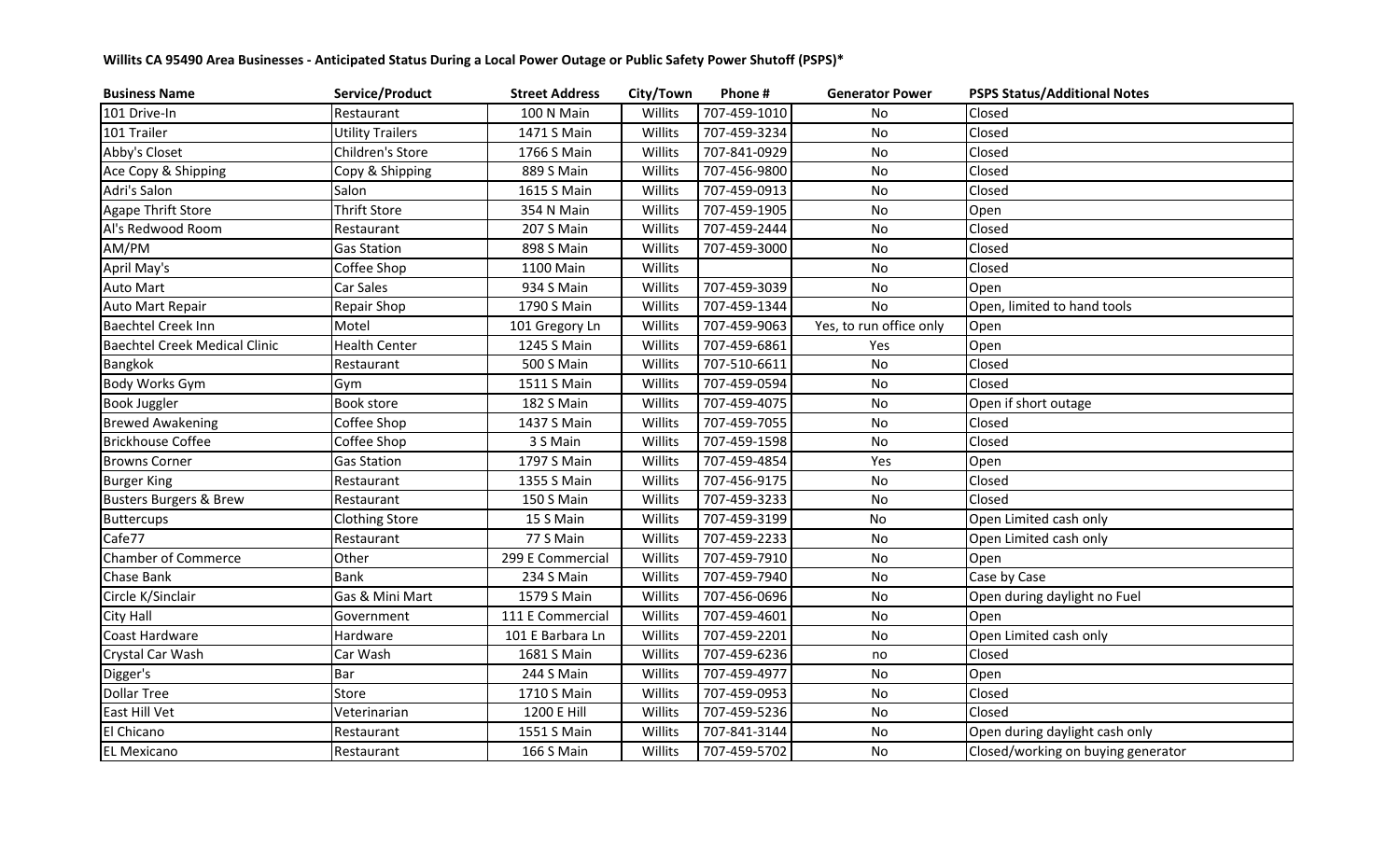| <b>Business Name</b>            | Service/Product       | <b>Street Address</b> | City/Town | Phone #      | <b>Generator Power</b> | <b>PSPS Status/Additional Notes</b>               |
|---------------------------------|-----------------------|-----------------------|-----------|--------------|------------------------|---------------------------------------------------|
| <b>First Nails</b>              | Nail Salon            | 2 S Main              | Willits   | 707-456-9002 | No.                    | Closed                                            |
| Flyers                          | <b>Gas Station</b>    | 1250 S Main           | Willits   | 707-841-3115 | No                     | Working on getting a generator to be open/No fuel |
| Good Vybez                      | <b>Clothing Store</b> | 3990 S Main           | Willits   |              | No                     | Closed                                            |
| Goodwill                        | <b>Clothing Store</b> | 1728 S Main           | Willits   | 707-456-9460 | <b>No</b>              | Closed                                            |
| <b>House Doctor Paint</b>       | Paint Store           | 65 N Main             | Willits   | 707-459-4383 | <b>No</b>              | Open Limited to what they can do                  |
| <b>Howard Memorial Hospital</b> | Hospital              | 1 Marcela             | Willits   | 707-459-6801 | Yes                    | Open                                              |
| <b>Howard Pharmacy</b>          | Pharmacy              | 3 Marcela             | Willits   | 707-456-3005 | <b>No</b>              | Open limited                                      |
| Huff & Puff/Village Market      | Convenience Store     | 291 S Main            | Willits   | 707-456-0599 | Yes                    | Open                                              |
| Imagination Station             | Daycare               | 11 N Marin            | Willits   | 707-459-6543 | <b>No</b>              | working on getting generator                      |
| Imagination Station Toy Depot   | <b>Toy Store</b>      | 236 E Commercial      | Willits   | 707-459-6543 | No                     | Closed                                            |
| It's Time Willits               | Restaurant            | 35 E Commercial       | Willits   | 707-459-2621 | <b>No</b>              | Closed                                            |
| JD Redhouse                     | Store                 | 212 S Main            | Willits   | 707-459-2102 | <b>No</b>              | Closed may get generator                          |
| John Williams                   | <b>Health Center</b>  | 1772 S Main           | Willits   | 707-459-5585 | <b>No</b>              | Closed                                            |
| Johns Place                     | Bar                   | 377 S Main            | Willits   | 707-459-2404 | <b>No</b>              | Open                                              |
| Kemmy's Pies                    | Bakery                | 299 E Commercial      | Willits   | 707-367-5498 |                        |                                                   |
| Koa Willits                     | Camping               | 1600 Hwy 20           | Willits   | 707-459-6179 | No                     | Closed                                            |
| La Siciliana                    | Restaurant            | 1611 S Main           | Willits   | 707-459-5626 | No                     | Closed                                            |
| Lark Motel                      | Motel                 | 1411 S Main           | Willits   | 707-459-2421 | No                     | Closed                                            |
| Les Schwab Tire                 | Tire Shop             | 1565 S Main           | Willits   | 707-459-5938 | No                     | Closed                                            |
| Little Lake Auto Parts          | Auto Parts            | 1571 S Main           | Willits   | 707-459-6831 | No                     | Closed/may purchase generator                     |
| Little Lake Health Center       | <b>Health Center</b>  | 45 Hazel St           | Willits   | 707-456-9600 | No                     | Closed                                            |
| Loose Caboose                   | Restaurant            | 10 Wood               | Willits   | 707-459-1434 | No                     | Working on getting a generator to be open         |
| Lumberjacks                     | Restaurant            | 1740 S Main           | Willits   | 707-456-0300 | No                     | Closed                                            |
| <b>Main Street Music</b>        | <b>Music Store</b>    | 65 S Main             | Willits   | 707-459-4747 | <b>No</b>              | Closed may get generator                          |
| Mariposa                        | <b>Grocery Store</b>  | 500 S Main            | Willits   | 707-459-9630 | Yes                    | Open                                              |
| Mazahar                         | <b>Clothing Store</b> | 38 S Main             | Willits   | 707-459-3034 | No                     | Undecided                                         |
| <b>McDonalds</b>                | Restaurant            | 1488 S Main           | Willits   | 707-459-2120 | No                     | Closed                                            |
| Mendo Mill                      | Hardware              | 305 E Commercial      | Willits   | 707-459-4631 | yes                    | Open                                              |
| Mendocino County Museum         | Museum                | 400 E commercial      | Willits   | 707-459-2736 | No                     | Closed                                            |
| Michaels Wine & Spirits         | Store                 | 180 N Main            | Willits   | 707-459-4629 | No                     | Closed/may purchase generator                     |
| Monkey Wrench                   | <b>Clothing Store</b> | 154 S Main            | Willits   | 707-456-9647 | No                     | Undecided                                         |
| Moon Lady                       | <b>Clothing Store</b> | 100 S Main            | Willits   | 707-459-0211 | <b>No</b>              | Open                                              |
| Murphy's Mendo                  | Restaurant            | 875 S Main            | Willits   | 707-459-0190 | No                     | Closed                                            |
| <b>New Trend Wireless</b>       | Cell Phone            | 17020 S Main          | Willits   | 707-489-1097 | <b>No</b>              | Closed                                            |
| Old Mission Pizza               | Restaurant            | 1708 S Main           | Willits   | 707-459-6811 | <b>No</b>              | Closed                                            |
| O'Neill Auto Parts              | <b>Auto Parts</b>     | 1590 S Main           | Willits   | 707-518-3986 | Hookup If needed       | Open                                              |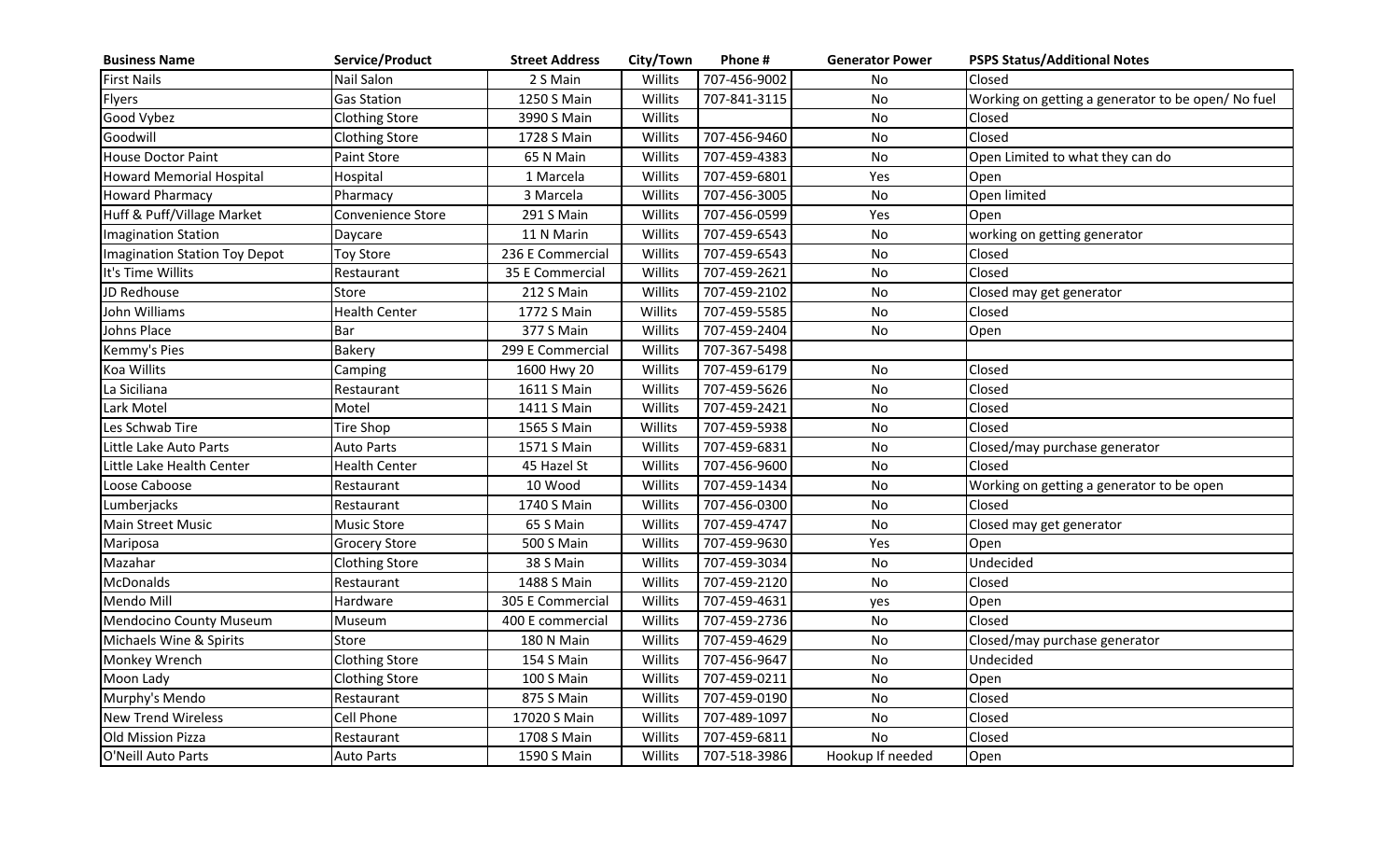| <b>Business Name</b>          | Service/Product       | <b>Street Address</b> | City/Town | Phone #      | <b>Generator Power</b> | <b>PSPS Status/Additional Notes</b>           |
|-------------------------------|-----------------------|-----------------------|-----------|--------------|------------------------|-----------------------------------------------|
| <b>Patriot Gas Mart</b>       | Fuel                  | 310 N Main            | Willits   | 707-459-2328 | N <sub>o</sub>         | Closed                                        |
| Peters Sushi                  | Restaurant            | 383 S Main            | Willits   | 707-459-6086 | <b>No</b>              | Closed                                        |
| Pine Cone Motel               | Motel                 | 1350 S Main           | Willits   | 707-459-5044 | <b>No</b>              | Open                                          |
| Pizza To Go                   | Restaurant            | 31 W Commercial       | Willits   | 707-459-1813 |                        | Open                                          |
| Post Office USPS              | Mail                  | 315 S Main            | Willits   | 707-459-5255 | No                     | Open, limited to what they can do             |
| <b>Redwood Inn Willits</b>    | Motel                 | 452 S Main            | Willits   | 707-459-2231 | <b>No</b>              | Open, cash only can't process online bookings |
| <b>Redwood Medical Clinic</b> | <b>Health Center</b>  | 3 Marcela             | Willits   | 707-459-6115 | Yes                    | Open                                          |
| Redwood Oil Company (Chevron) | Fuel                  | 781 S Main            | Willits   | 707-459-1779 | <b>No</b>              | Closed                                        |
| Rio's Fish and Chips          | Restaurant            | 1661 S Main           | Willits   | 707-459-3105 | <b>No</b>              | Closed                                        |
| <b>Rite Aid</b>               | Store/Pharmacy        | 1730 S Main           | Willits   | 707-459-0554 | <b>No</b>              | Closed                                        |
| Roland's Bistro               | Restaurant            | 1726 S Main           | Willits   | 707-841-3058 |                        |                                               |
| <b>Rolling Dough</b>          | Bakery                | 1722 S Main           | Willits   | 707-354-2040 | <b>No</b>              | Closed                                        |
| Ron's Muffler                 | Auto Repair           | 850 Blosser Ln        | Willits   | 707-459-3549 | No                     | Closed                                        |
| <b>Round Tree Glass</b>       | <b>Glass Repair</b>   | 24 Monroe St          | Willits   | 707-459-6163 | <b>No</b>              | Undecided not much they can do                |
| Safeway Fuel Center           | Fuel                  | 811 S Main            | Willits   |              | Could get one          | Open no fuel                                  |
| Safeway Stores                | <b>Grocery Store</b>  | 845 S Main            | Willits   | 707-459-5862 | Could get one          | Open                                          |
| Scoops                        | Restaurant            | 110 N Main            | Willits   | 707-272-9646 | Yes                    | Open                                          |
| Shanachie Pub                 | Pub                   | 50 S Main             | Willits   | 707-459-9194 | No                     | Open cash only                                |
| Shawna Handschug Inc          | Chiropractic          | 750A Central St       | Willits   | 707-456-1030 | No                     | Open during daylight hours cash only          |
| Sherwood Valley Casino        | Casino                | 100 Kawi Pl           | Willits   | 707-459-7330 | Yes                    | Open                                          |
| Solid Waste of Willits        | Dump                  | 351 Franklin Ave      | Willits   | 707-459-4778 |                        | Undecided                                     |
| Sparetime Supply              | <b>Garden Supply</b>  | 208 E San Francisco   | Willits   | 707-459-3576 | Yes                    | Open cash and check only                      |
| Subway                        | Restaurant            | 1704 S Main           | Willits   | 707-456-0668 | No                     | Only open for 1 hour after power has went off |
| Super 8 Motel                 | Motel                 | 1119 S Main           | Willits   | 707-459-3388 | No                     | Closed                                        |
| Super Taco Maria's            | Restaurant            | 1726 S Main           | Willits   | 707-459-1282 | no                     | Closed                                        |
| Szechuan Asian                | Restaurant            | 47 E Mendocino        | Willits   | 707-456-0688 | No                     | Open                                          |
| <b>Taco Bell</b>              | Restaurant            | 1500 S Main           | Willits   | 707-459-3292 | No                     | Closed                                        |
| Tango                         | Salon                 | 158 S Main            | Willits   | 707-459-2996 | No                     | Closed                                        |
| Taqueria Jalos                | Restaurant            | 898 S Main            | Willits   | 707-459-1110 | <b>No</b>              | Open if short outage                          |
| Taqueria Ramirez              | Restaurant            | 1600 S Main           | Willits   | 707-367-0324 | No, run off propane    | Open                                          |
| The Dogg House                | Restaurant            | 42 S Main             | Willits   |              |                        |                                               |
| <b>Tent Market</b>            | Market                | 35 W Commercial       | Willits   | 707-456-1290 | Yes                    | Open Cash only                                |
| <b>Tri Counties Bank</b>      | <b>Bank</b>           | 255 S Main            | Willits   | 707-459-5581 | No                     | Open                                          |
| Unique Boutique & More        | <b>Clothing Store</b> | 397 S Main            | Willits   |              | No                     | Closed                                        |
| Western Village Inn           | Motel                 | 1140 S Main           | Willits   | 707-459-4011 | No                     | Closed                                        |
| <b>Wild West Express</b>      | Mail                  | 75 N Main St          | Willits   | 707-459-3190 | No                     | Closed                                        |